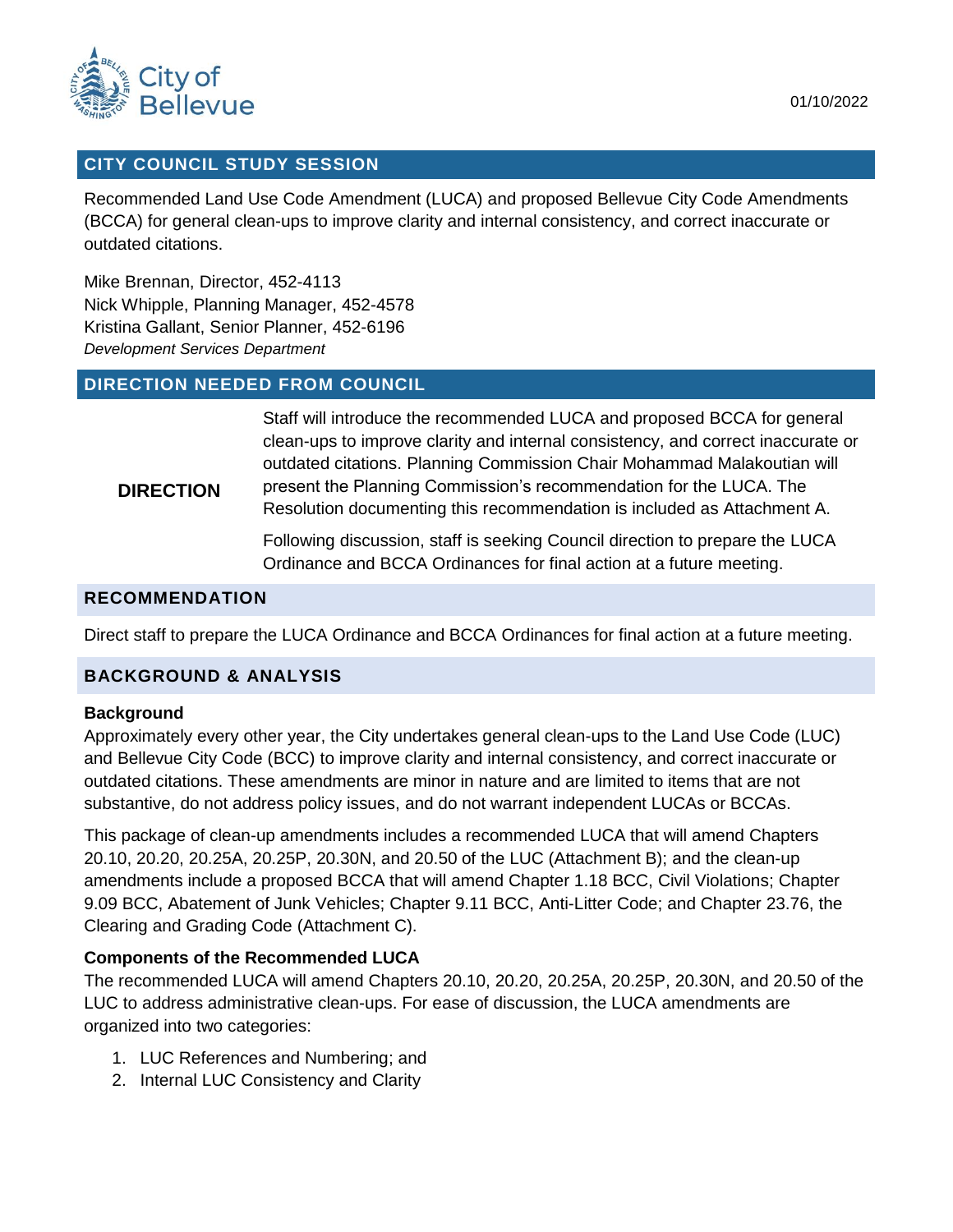# *Topic 1. LUC References and Numbering*

This LUCA includes corrections to outdated references and numbering errors in the following sections of the LUC:

- LUC 20.10.200: Removes reference to the Sammamish Community Council (discontinued in 2001)
- LUC 20.20.255.C: Updates reference to correct figure in the Comprehensive Plan
- LUC 20.20.900.E.1: Updates to correct section reference in the BCC
- LUC 20.50.016: Removes outdated definition
- LUC 20.50.034: Removes outdated definition
- LUC 20.50.036: Updates outdated reference from Uniform Building Code (UBC) to International Existing Building Code (IEBC)

# *Topic 2. Internal LUC Consistency and Clarity*

This LUCA also includes several corrections to address internal consistency issues and improve clarity.

- LUC 20.25A.010.A.3: Removes LUC 20.20.520 (Landscape Development) from the list of sections inapplicable to Downtown, Part 20.25A LUC. Other sections in Part 20.25A LUC reference LUC 20.20.520 to vary or supplement landscape requirements applicable to Downtown.
- LUC 20.25A.080.B: Adds a footnote to the parking requirements table referencing the amenity incentive system, which includes reduced minimum parking standards for affordable housing. This amendment would not change any parking standards or the amenity incentive system and is proposed for clarity only.
- LUC 20.25A.170.A.8.b: Updates a figure depicting standards for compatible parking structures near urban streetscapes in Downtown for consistency with the text in LUC 20.25A.170.A.8.b.i.
- LUC 20.25P.085.A.3.d: Removes an unintentional restriction for the uses of the entire ground floor, rather than just the uses along the building frontage facing a street identified in LUC 20.25P.090.A.3.
- LUC 20.30N.140: Updates Home Occupation Permit decision criteria to resolve a conflict with recent updates to Boarding House and Bed and Breakfast occupancy limits in LUC 20.20.140.

# **Components of the Proposed BCCA**

The proposed BCCA will amend Chapter 1.18 BCC, Civil Violations; Chapter 9.09 BCC, Abatement of Junk Vehicles; Chapter 9.11 BCC, Anti-Litter Code; and Chapter 23.76, the Clearing and Grading Code, to address administrative clean-ups. For ease of discussion, this BCCA is organized into two categories:

- 1. BCC References and Numbering; and
- 2. Internal BCC Consistency and Clarity

# *Topic 1. BCC References and Numbering*

The proposed BCCA includes corrections to outdated references and numbering errors in the following sections:

BCC 1.18.040.E.5.a: Updates to correct section reference.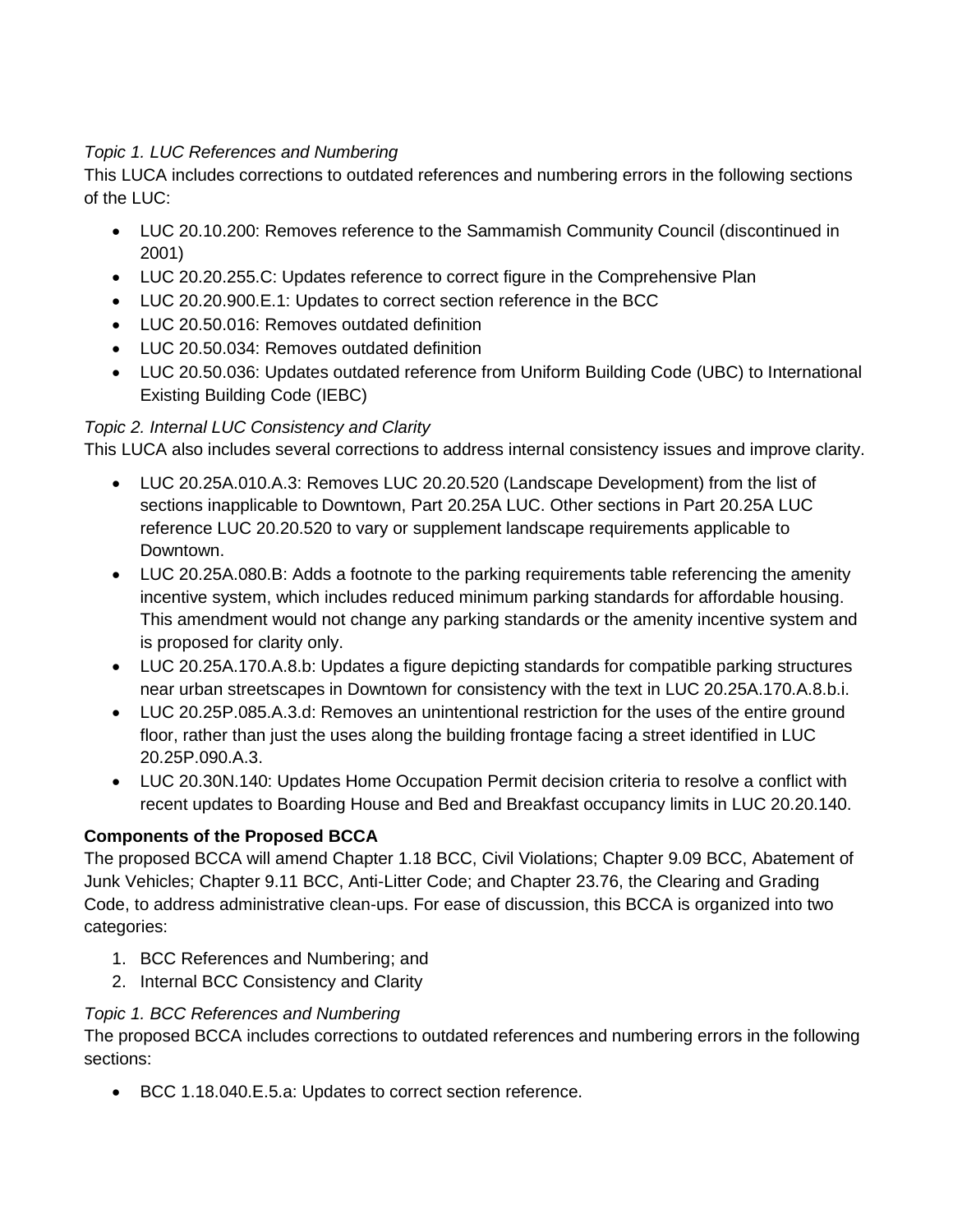- BCC 9.09.020.C: Updates to correct RCW reference.
- BCC 9.11.040: Removes outdated code section reference.

# *Topic 2. Internal BCC Consistency and Clarity*

This BCCA also includes corrections to address internal consistency issues and improve clarity in the following sections:

- BCC 23.76.035.A.1: Updates clearing and grading permit requirements to clarify that a permit is required for work within 50 feet of shoreline even when no other critical areas are present. Prior to 2018, the definition of "critical areas" included shoreline critical areas. This was changed with the 2018 update to the Shoreline Master Program, though the intention was to continue requiring clearing and grading permits in these shoreline areas.
- BCC 23.76.042: Adds a missing word. The missing word is part of a reference to another section. The content of the referenced section makes it clear that this word was omitted in error.

# **LUCA Legislative History**

# Planning Commission Process

The Planning Commission considered the LUCA during its October 27 study session. During the study session, the Planning Commission agreed with the staff recommendation to address these clean-up amendments. The Planning Commission offered recommendations to improve the clarity of a proposed graphic amendment, and the Planning Commission's recommendations were addressed in the next iteration of the draft LUCA before the Commission. Following discussion, the Planning Commission directed staff to prepare the LUCA for public hearing consistent with the City's Process IV land use process on December 8. A staff report describing the background, review process, and this LUCA's compliance with the decision criteria was provided to the Planning Commission, made available for the public hearing, and is included as Attachment D. After the public hearing and discussion, the Planning Commission recommended approval of the LUCA without modification.

# EBCC Courtesy Hearing

The East Bellevue Community Council (EBCC) held a courtesy hearing after considering City staff's presentation on the proposed LUCA on November 2. The EBCC did not share any concerns with City staff following the presentation on the proposed LUCA.

# **Public Engagement**

The City provided notice of the LUCA consistent with the Chapter 20.35 LUC procedural requirements in order to provide opportunities for public comment. The LUCA Application was published on September 16, 2021 in the Weekly Permit Bulletin, and availability of the Weekly Permit Bulletin was noticed in the Seattle Times. The public hearing notice was published on November 18, 2021 in the same publications. Both notices were provided to members of the EBCC and others who have subscribed to review the Weekly Permit Bulletin.

# **Review Process**

The timeline identifies the LUCA review process. Council will consider the recommended LUCA during the January 10 Study Session, with final action at a future meeting. The BCCA does not include amendments to the LUC and, therefore, was not reviewed by the Planning Commission prior to the January 10 City Council Study Session. Draft Ordinances for the LUCA and the proposed BCCA to